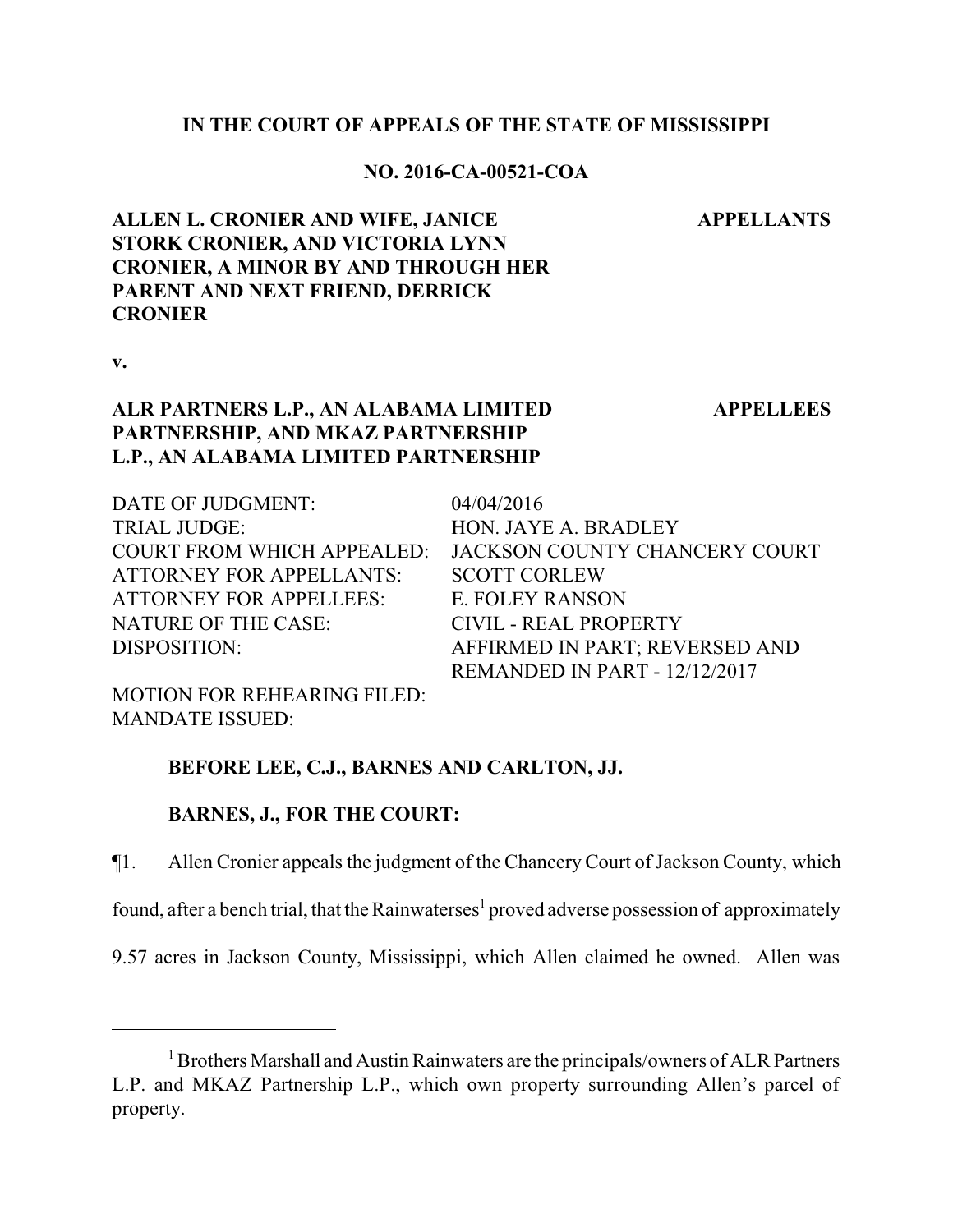ordered to pay the Rainwaterses' court costs and attorney fees of \$10,790.05, and to remove fencing at his own cost. We affirm the chancellor's finding that the Rainwaterses had adversely possessed the property to the west and north of the Croniers' property. However, we reverse and remand the award of attorney fees to the Rainwaterses.

#### **STATEMENT OF FACTS AND PROCEDURAL HISTORY**

¶2. On July 3, 2012, Allen and his wife, Janice, purchased eighty acres of rural wooded property in Jackson County from Herbert Bang and his wife Earlene Dobbs for approximately \$225,000.<sup>2</sup> The property is located in an area locals refer to as "Roberts' Neck,"<sup>3</sup> near the Alabama border between the Big Creek and Escatawpa Rivers. The Croniers paid cash for the property. Neither the warranty deed nor the closing was handled by an attorney. On July 11, 2012, the warranty deed was recorded in the Jackson County land records. The property description in the warranty deed states the parcel is "approximately 80 acres, more or less."

¶3. Prior to the purchase, Allen, Janice, Bang, and his wife explored the property on a golf cart for several hours. Allen did not survey the property, nor did he obtain a title opinion. Allen testified that some old fence posts still stood on the southern border. After the purchase, on July 26, 2012, Allen emailed Gerald Moody Sr. (Moody) about surveying the eighty acres to identify the property's corners and stake it every 100 feet for cattle fencing. Gerald Moody Jr. (Moody Jr.) and a crew were to do the preliminary field work.

 $2$  The property is located in Section 19, Township 5 South, Range 4 West. The area in dispute is the northern one-half of the southeast quarter.

<sup>&</sup>lt;sup>3</sup> Bang and Dobbs had purchased the property in 1994 from W.J. Roberts.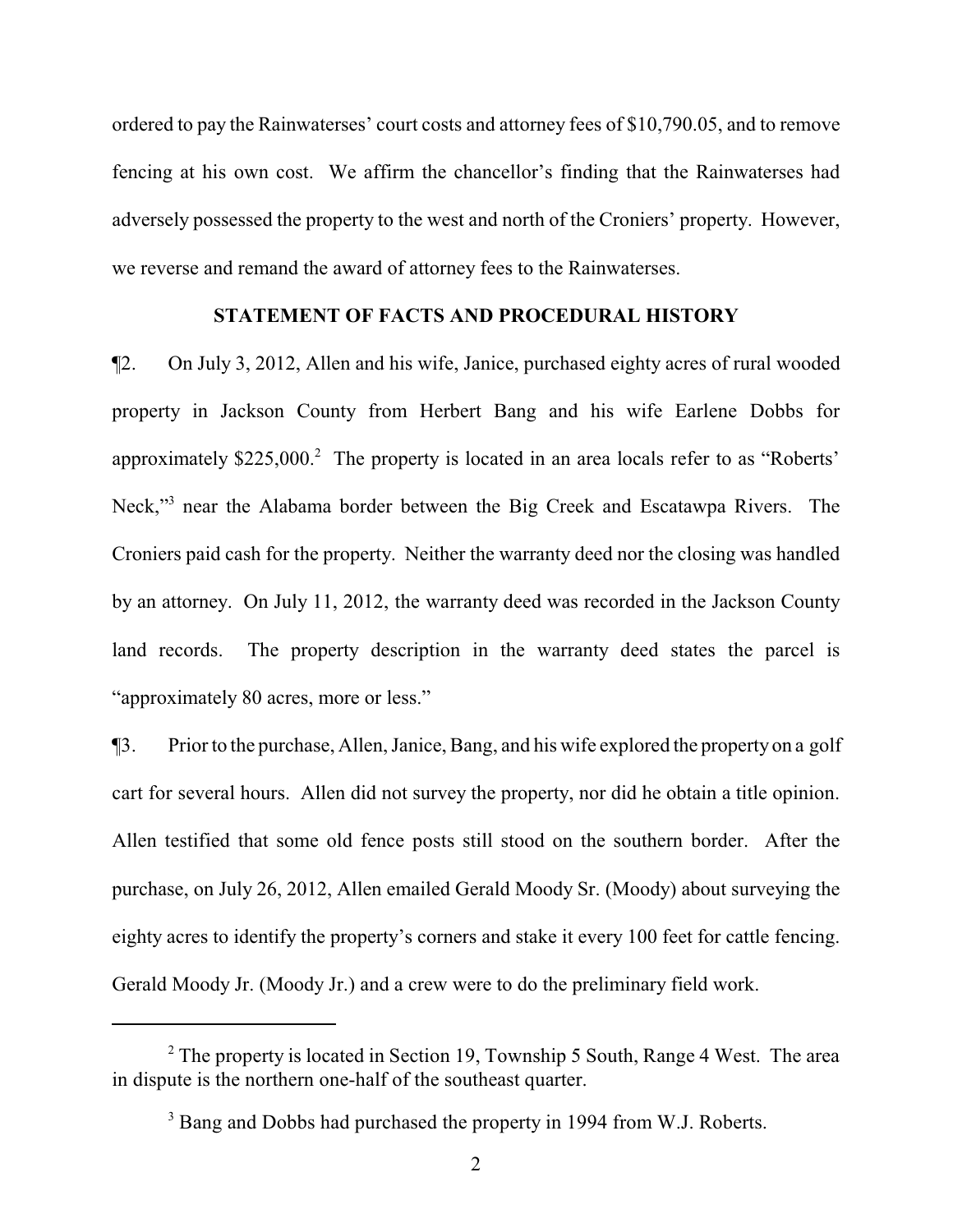¶4. The Rainwaters family had owned several thousand acres of the property surrounding the Croniers' parcel for many years, and it is currently held by ALR and MKAZ partnerships. Austin Rainwaters testified that Allen had called him before buying the property to see if "there was anything [he] needed to know." Austin informed Allen that the property corners in the area were not consistent with the theoretical section corners, but former owners of the parcel (Bang, Dobbs, and Roberts) had honored the established corners. Austin told Allen two things were important to the Rainwaterses: they needed help maintaining the road allowing access to their other property; and they wanted Allen to honor the old property lines and corners. Austin recalled that Allen stated it would not be a problem. Austin recommended Moody as a surveyor to Allen.

¶5. During preliminary field work, Moody discovered that the Croniers' parcel was seventy and not eighty acres. The preliminary survey revealed a boundary issue with the adjoining property owned by MKAZ and ALR on the north, west, and south sides.<sup>4</sup> The survey map noted the northwest-corner markings and monuments included a three-fourthsinch pipe in the ground and a yellow paint blaze on a tree. The southwest corner was marked by an old fence-corner post. There were old yellow painted blazes meandering along Allen's north and west property lines. There was an old firebreak running along the western boundary of the tract. The survey stated that the northeast and southeast corners, which are not disputed, were marked by a one-and-one-half-inch pipe and a "pine knot g/w PVC pipe," respectively.

<sup>&</sup>lt;sup>4</sup> MKAZ owns the property on the north, west, and southwest border of the Croniers' parcel. ALR owns the property on the southeast border of the disputed parcel.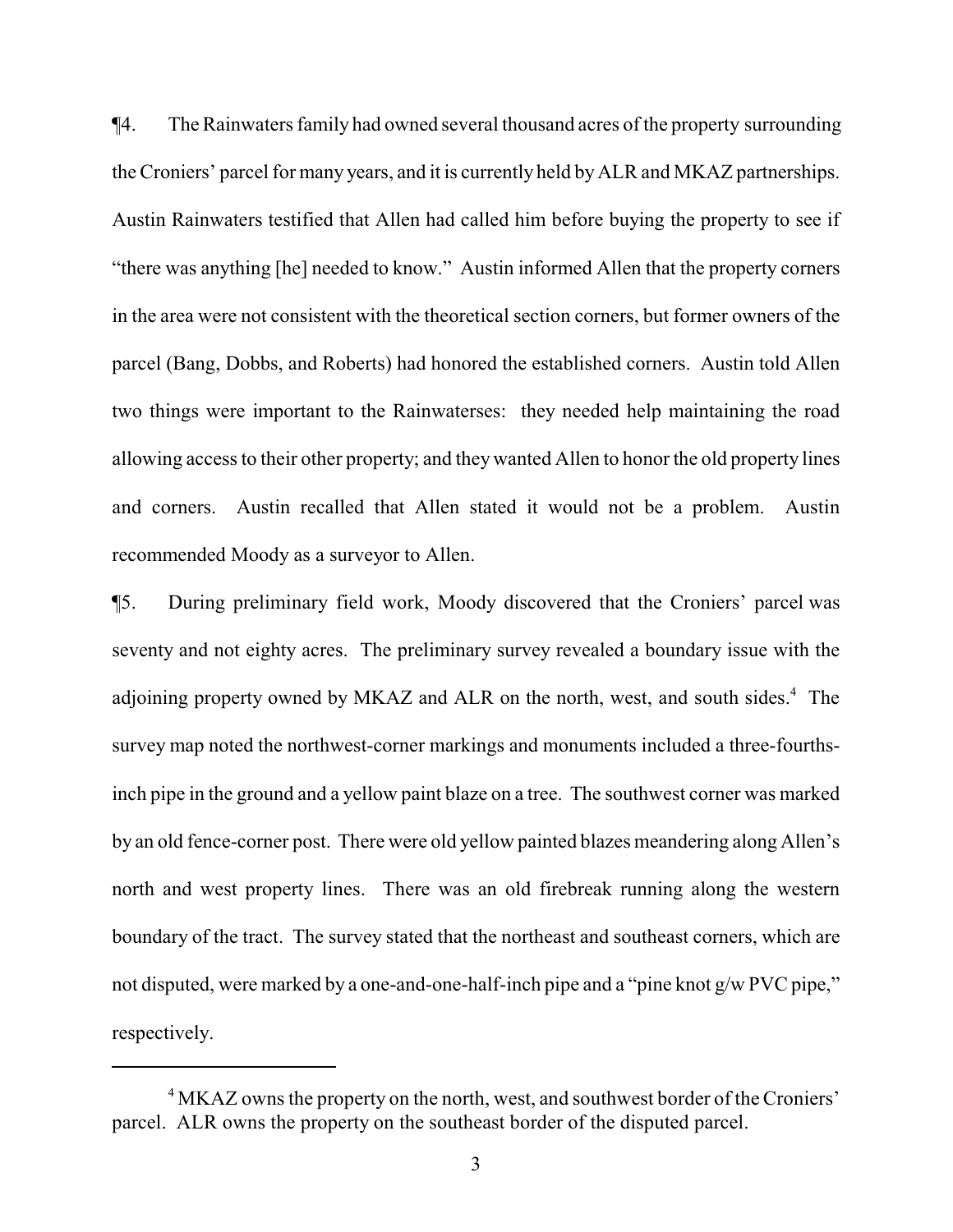¶6. In August 2012, Moody arranged a meeting between Allen and the Rainwaterses to discuss the issue. Allen claimed this was the first time he learned of a boundary dispute. Marshall Rainwaters testified that Allen stated that he had paid for eighty acres and said, "by God I'm going to get eighty acres . . . . I know what I've got to do." He left the meeting angry, and fired Moody's survey company.

¶7. Shortly after the meeting, the Rainwaterses went to inspect the property. Marshall testified that the yellow mark and old fence were still at the northwest corner, but the threefourths-inch pipe marker was missing, leaving a hole. Photographs and a video were taken of the boundary and corner markers, especially of the northwest and southwest corners.

¶8. In March 2013, in an attempt to resolve the dispute, the Rainwaterses' attorney wrote a letter to Allen stating that the Rainwaterses' property had been in the family since 1947. He explained: "[h]istorically, the property boundaries of Section 19 and the other sections in this part of Jackson County do not exactly follow the quarter section lines" as seen on Moody's preliminary survey. In July 2013, the Croniers responded by letter, quoting the Bible, denying that the Rainwaterses owned the ten acres, and stating that Bang, one of the prior owners, knew "nothing about this." The letter also informed the Rainwaterses that Allen had conveyed the western ten acres of the property in dispute to the Croniers' granddaughter, who was twelve years old, reserving to Allen and his wife a life estate.<sup>5</sup>

<sup>&</sup>lt;sup>5</sup> This conveyance made it necessary for the Rainwaterses later to name the Croniers' granddaughter as a defendant in their lawsuit. Allen admitted at trial that the warranty deed, executed in October 2012, was prepared in part to get the Rainwaterses to give up their claim on the disputed ten acres. The deed was not recorded until July 2013. Allen testified the delay was to see if "things changed."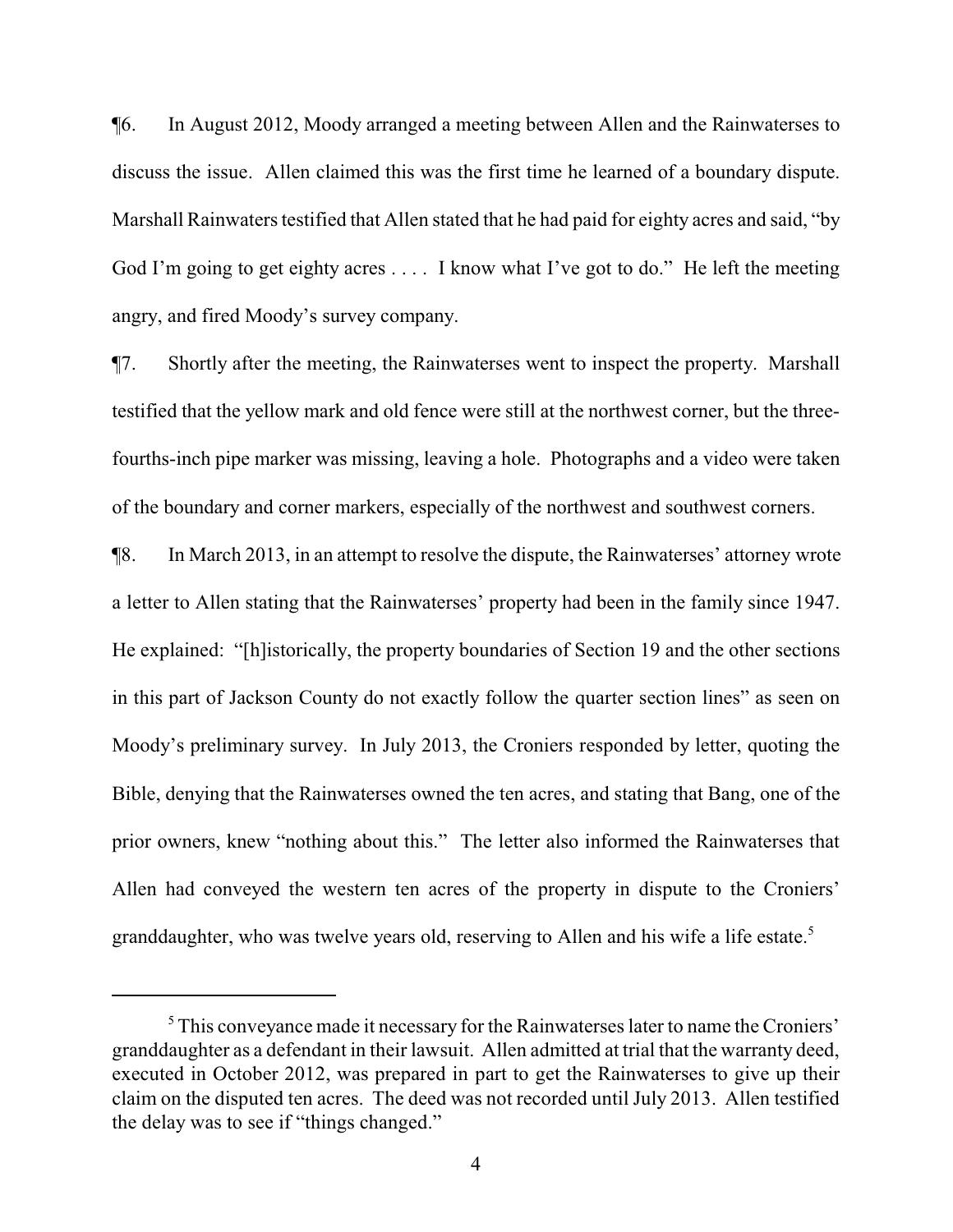¶9. In September 2013, the Moodys finalized their survey of Allen's property. In October 2013, the Rainwaterses visited the property and noted that the corner markers had been moved or obliterated. Further, the yellow paint blaze on the pine-tree bark of the northwest corner had been scraped off. Also, the old fence and post had been removed, as had the yellow paint on the trees along the northern and western boundaries. Additional photographs and a video were taken of the alterations, and later entered into evidence and shown at trial. In November 2013, Allen hired his own surveyor, Donald Rowe, who completed his survey in December 2013.

¶10. On December 23, 2013, ALR and MKAZ filed suit to quiet and confirm title against the Croniers and their granddaughter, asserting their claim to the disputed ten acres by adverse possession. They requested the court establish the property's boundary lines as set forth in the Moody survey, which was attached to their complaint.

¶11. In July 2014, the Rainwaterses again visited the property and claimed the Croniers or their agents had erected new gates and barbed-wire fencing around the eighty acres, using the legal description in the warranty deed for the boundaries, not the old markers on the western side. Accordingly, the Rainwaterses amended their complaint against the Croniers to include trespass, compensatory and punitive damages, and attorney fees. The compensatory damages were for the cost of removing the new gates and fencing.

¶12. Before trial, the court and counsel viewed the property firsthand. A two-day bench trial began in September 2015, and continued in January 2016. Surveyors Rowe and Moody provided expert testimony at trial.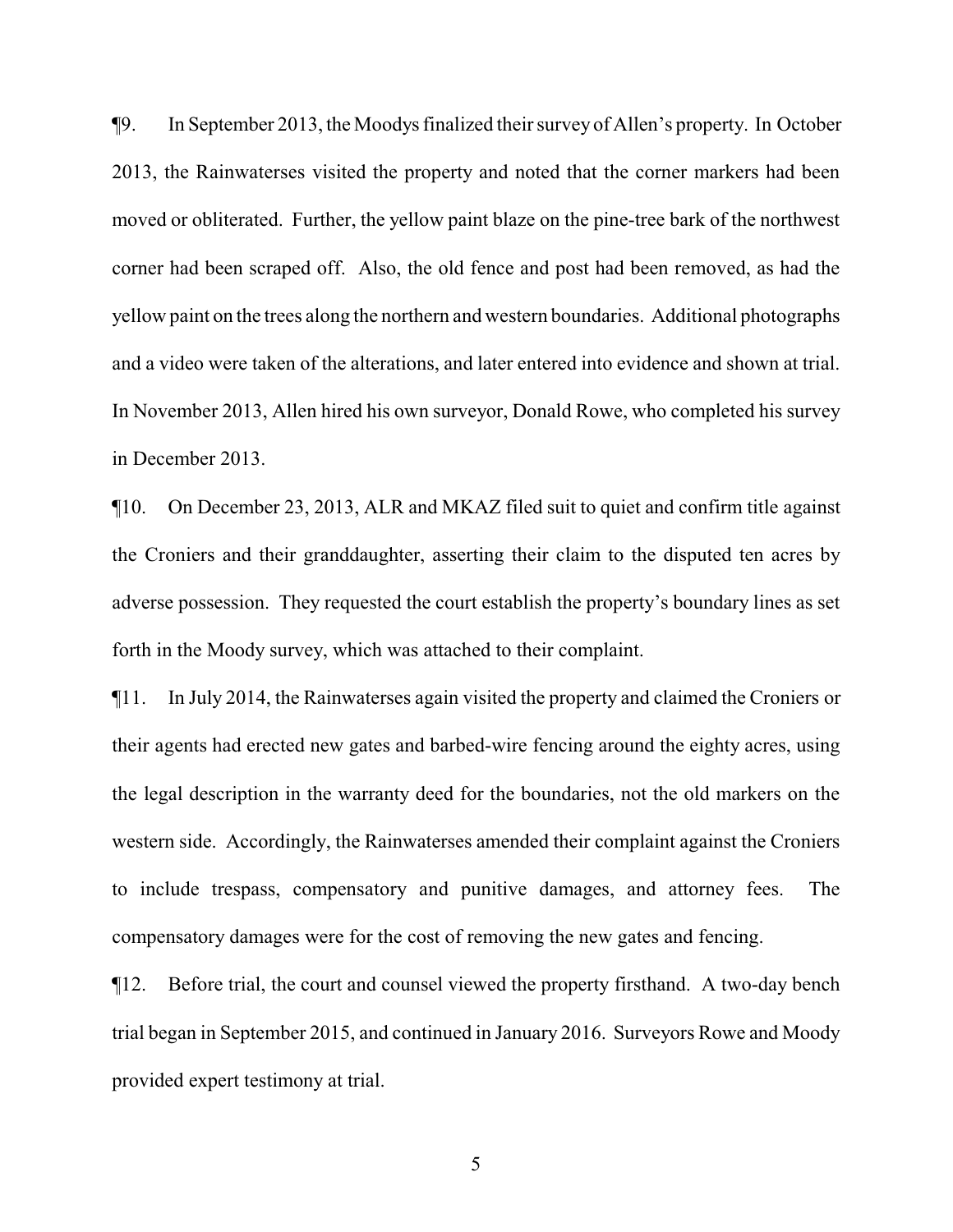¶13. Austin, in his seventies, testified that the property lines in the area were already determined by the Rainwaterses' family fifty or more years ago, and stated that, generally, none of the property sections in Roberts' Neck were exactly 640 acres. His family started buying property in this area of Jackson County in the 1940s. Sixty years ago there was a fence on the western boundary (the eastern boundary of the disputed area) of the Croniers' current property to keep cattle in that parcel. Portions of the fence, although dilapidated, still exist. Austin stated his father dug a firebreak that meandered along the western side of this fence, which had long been considered the eastern boundary of the Rainwaterses' property. Austin also testified that he helped his father harvest turpentine on the disputed area about sixty years ago. His father began performing controlled burns on the property approximately sixty-five years ago. In his youth, Austin always mistakenly assumed the area was his father's property. The road traversing the disputed area is the only access to the Rainwaterses' property lying south of the Croniers' property.<sup>6</sup> Austin explained the Rainwaterses have leased the property to a hunting club for many years, but the Rainwaterses have never lived on the property.

¶14. Austin testified that in 1987 his family hired "Mr. Dennis" to mark the boundaries of their property. He used yellow paint to blaze the trees along the boundaries, and kept a map showing the area of the blazes, which was entered into evidence. These blazes were found by both Moody and Moody Jr. along the northern property line. Austin claimed that he showed the old corner markings to Allen prior to Allen's purchase of the property. Further,

 $6$  Allen obstructed this road by building a gate after the litigation ensued.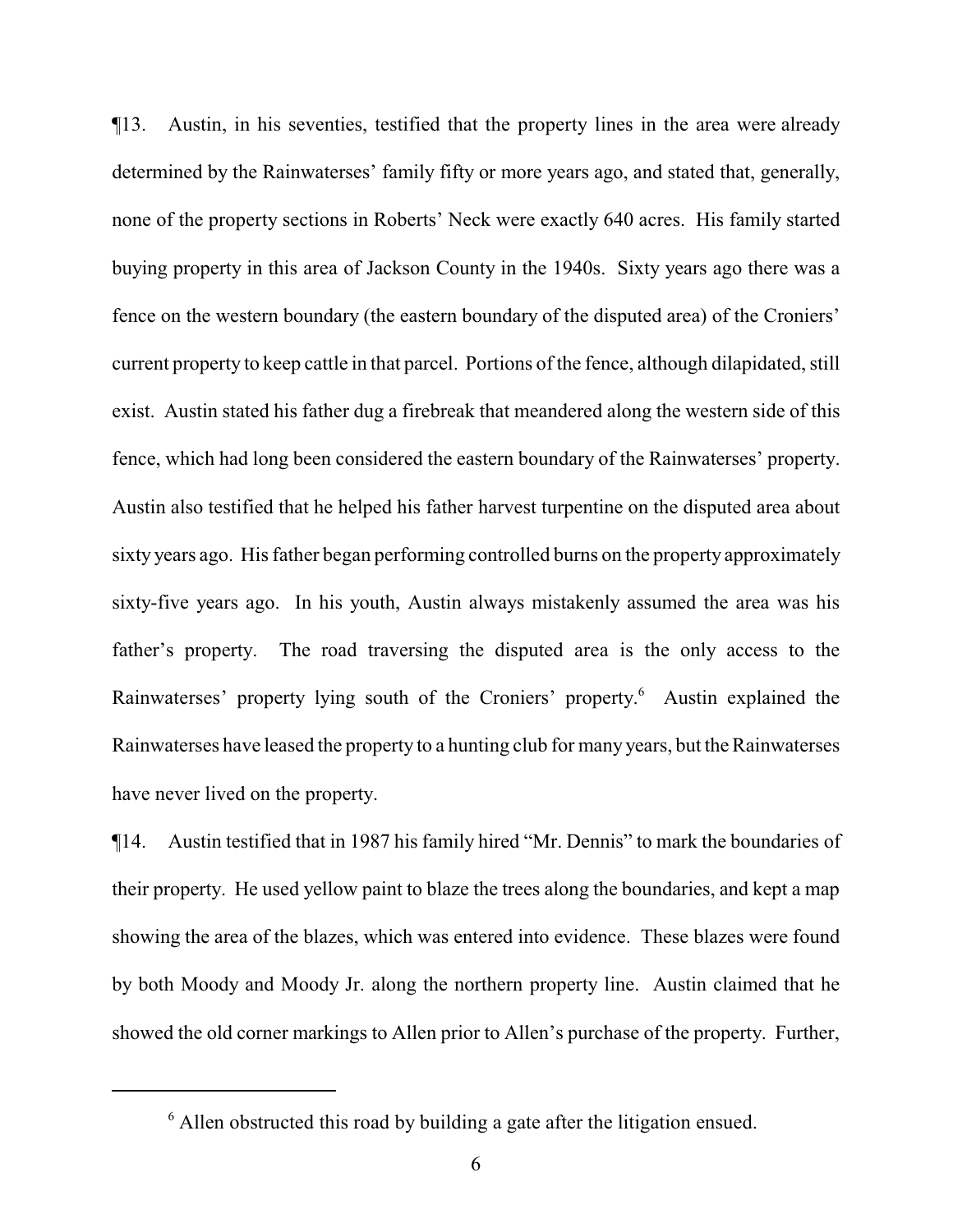Moody Jr. testified that Bang pointed out these old corner markers to Allen at the time of the purchase. Allen, however, denied these statements.

¶15. Marshall testified that his family had continuously utilized the property since at least 1947. He and his family visited the property at least a couple times a year. He testified the western firebreak was plowed sometime in the 1990s by his father. He corroborated Austin's testimony about the former yellow paint blazes on the trees, the corner markers that had been removed, and the old fence. Moody also testified to the markers' removal. He contended that Allen could have avoided this dispute by having a survey completed before he bought the property.

¶16. Rowe testified he saw no evidence of an old fence line, yellow painted blaze marks, or old corner monuments when he performed his survey in December 2013, over a year after the Moody survey. He described the property as "overgrown," and noted that the firebreaks did not correspond to property lines claimed by the parties. After Rowe marked the property boundaries described bylegal description, Allen built a fence and gates around the perimeter, which included the disputed parcel.

¶17. Allen testified he initiallyheard about the propertybeing for sale through hunting-club members. He and his wife went to examine the property with Bang and his wife in a golf cart. Bang showed him the corner boundaries, but Allen denied seeing a yellow-blazed tree, pipe, or corner markers on the western boundary. He did see old fence posts, but no fence. ¶18. Allen testified he felt "ambushed" during the August 2012 meeting when told by Moody the parcel he bought was not eighty acres. Allen denied he ever saw Moody's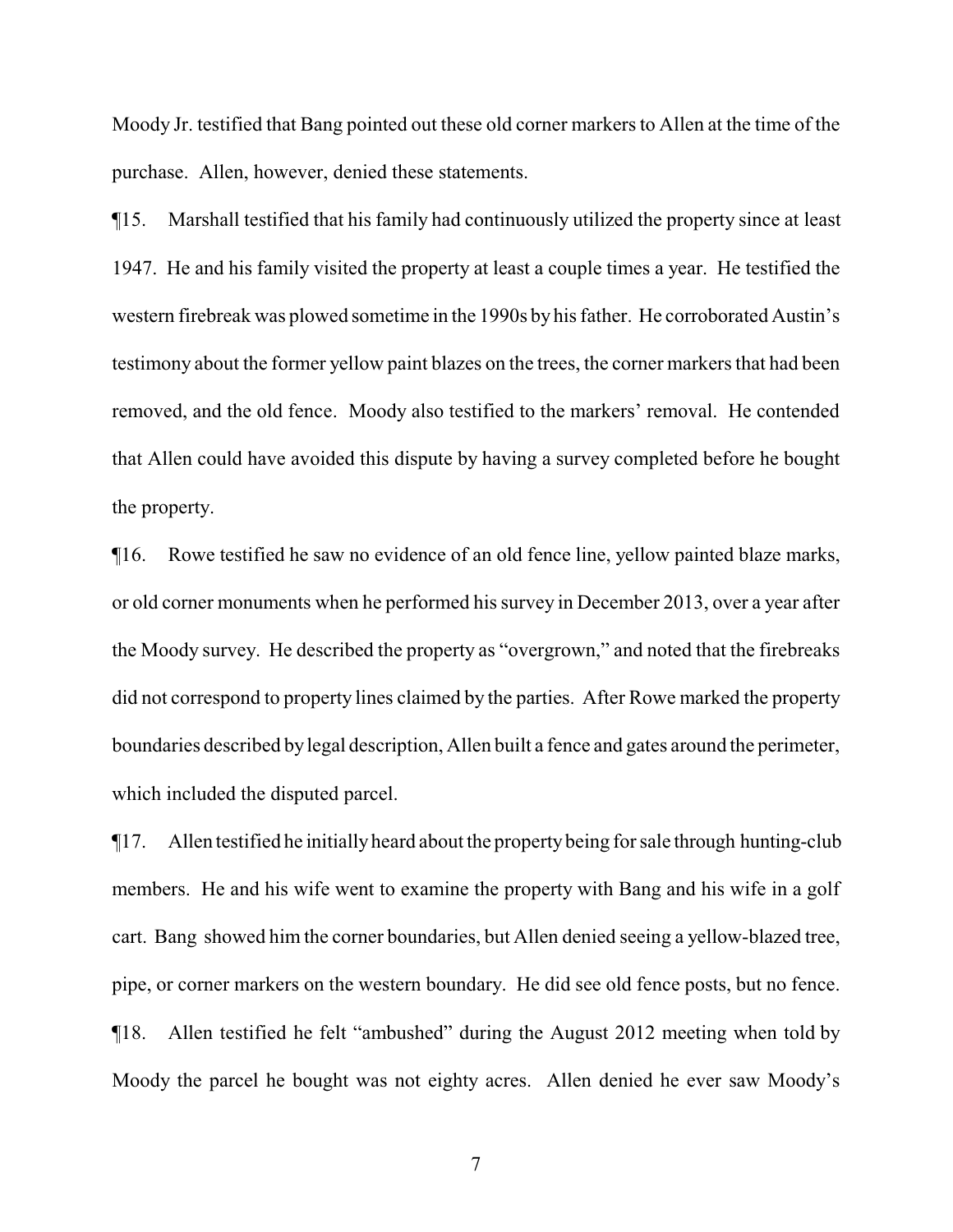preliminary or final survey. Allen also denied any knowledge of the old corner markings, even though Moody Jr. testified that when his company was originally hired by Allen for a survey, Allen had pointed out the old monuments and markings in the corners, as shown to Allen by Bang. Finally, Allen denied removing any boundary markings.

¶19. In March 2016, the chancellor entered her findings of fact and conclusions of law. The chancellor ruled in favor of the Rainwaterses on their claim of adverse possession on the west and north boundary of the Croniers' parcel, but against the Rainwaterses on its adversepossession claim to a sliver of property along the southern boundary of the Croniers' parcel. The Croniers were ordered to remove all fencing and gates they had installed along the boundaries of the disputed parcel. The Croniers were also ordered to pay attorney fees for the Rainwaterses and court costs. In April 2016, a final judgment was entered, and Allen appealed.

### **STANDARD OF REVIEW**

¶20. This Court's review of a chancellor's decision is limited. "The chancellor's findings of fact will be accepted as long as the record reasonably supports those findings." *Rester v. Greenleaf Res. Inc.*, 198 So. 3d 472, 474 (¶5) (Miss. Ct. App. 2016) (citation and quotation marks omitted). This Court will not disturb the chancellor's findings "unless those findings are clearly erroneous or an erroneous legal standard was applied." *Cook v. Robinson*, 924 So. 2d 592, 594 (¶9) (Miss. Ct. App. 2006) (citation omitted). "The chancellor, as the trier of fact, evaluates the sufficiency of the proof based on the credibility of witnesses and the weight of their testimony." *Id.*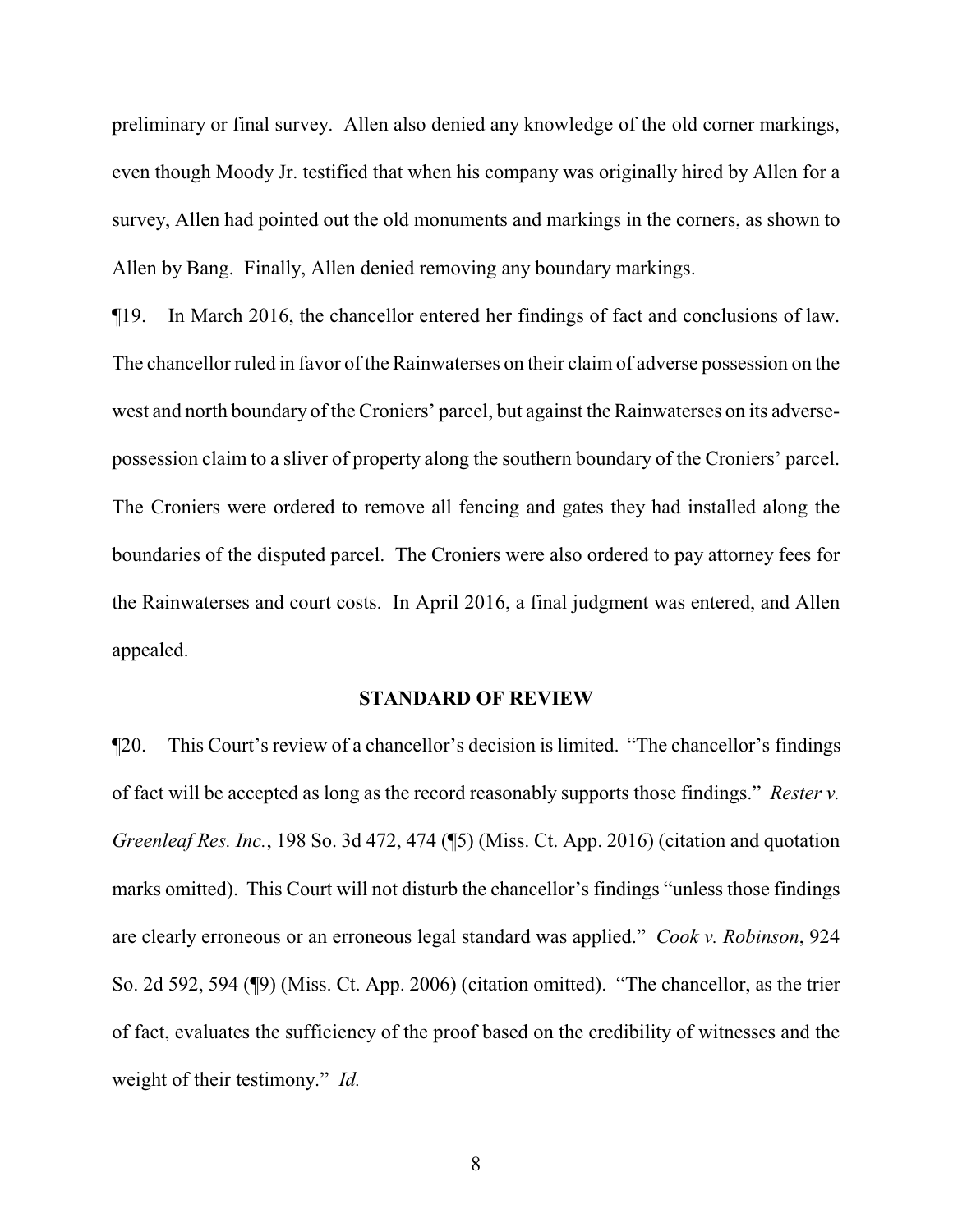#### **ANALYSIS**

¶21. Allen argues that the chancellor erred in finding the Rainwaterses proved adverse possession of the disputed 9.57 acres. He claims they failed to prove continuous use and activities on the property, or notification. He also argues the award of attorney fees is improper.

### **I. Adverse Possession**

¶22. Mississippi Code Annotated section 15-1-13(1) (Rev. 2012) provides:

Ten (10) years' actual adverse possession by any person claiming to be the owner for that time of any land, uninterruptedly continued for ten (10) years by occupancy, descent, conveyance, or otherwise, in whatever way such occupancy may have commenced or continued, shall vest in every actual occupant or possessor of such land a full and complete title . . . .

In other words, adverse possession of real property for ten years perfects title in the possessor.<sup>7</sup> *Lynn v. Soterra Inc.*, 802 So. 2d 162, 166 (¶10) (Miss. Ct. App. 2001) (citing Miss. Code Ann. § 15-1-13). For a successful claim of adverse possession, the plaintiff must prove by clear and convincing evidence that the possession was: "(1) under claim of ownership; (2) actual or hostile; (3) open, notorious, and visible; (4) continuous and uninterrupted for a period of ten years; (5) exclusive; and (6) peaceful." *Wicker v. Harvey*, 937 So. 2d 983, 993 (¶32) (Miss. Ct. App. 2006) (quoting *Blackburn v. Wong*, 904 So. 2d 134, 136 (¶15) (Miss. 2004)). Ultimately, the question is whether the possessory acts of the claimant are sufficient to put the record title holder on notice that the property is "held under an adverse claim of ownership." *Rester*, 198 So. 3d at 475 (¶7) (citation omitted).

<sup>&</sup>lt;sup>7</sup> Excepted are claims by minors or the mentally incompetent. Miss. Code Ann.  $\S 15$ -1-13.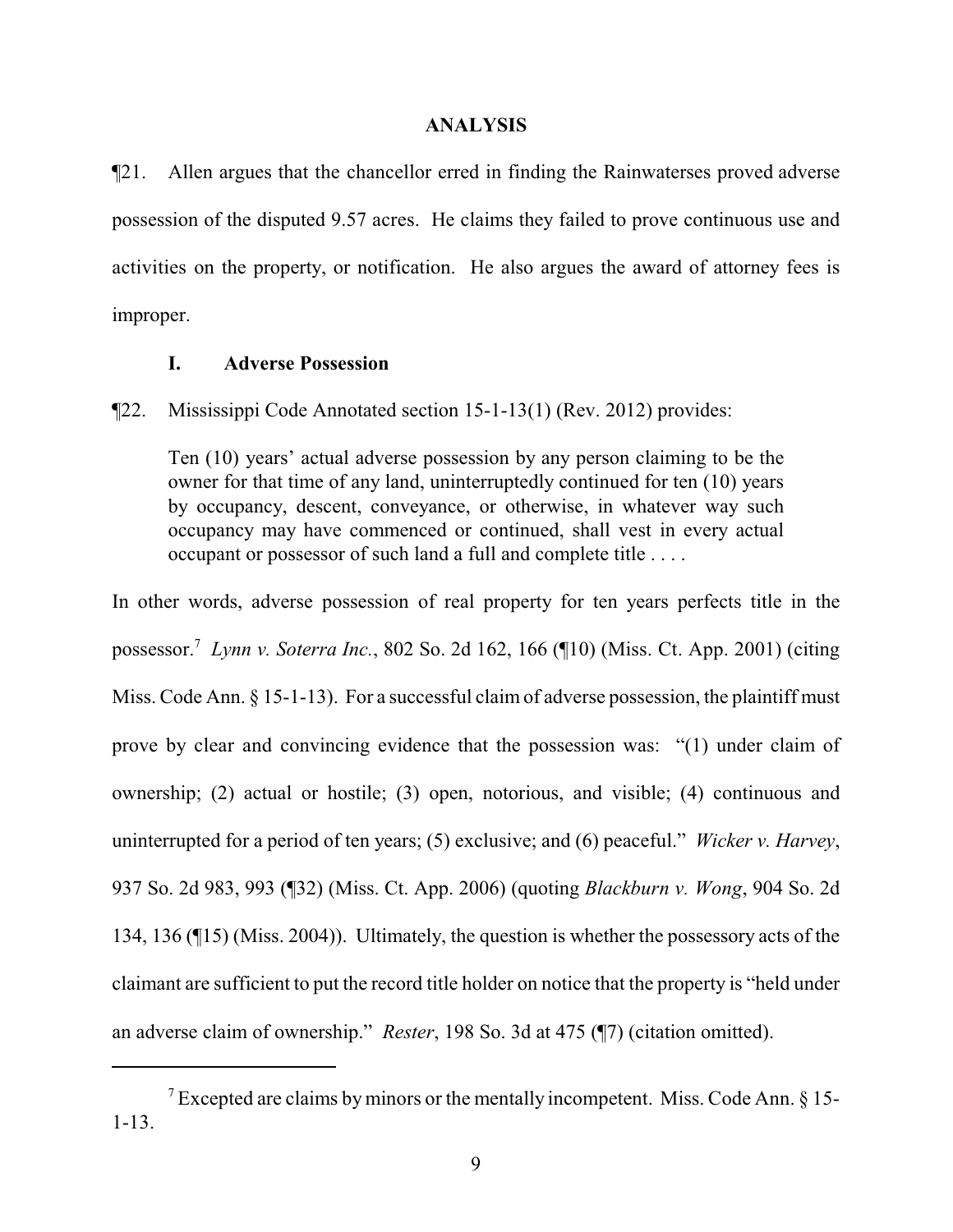#### *A. Under Claim of Ownership*

¶23. The adverse possessor must possess the subject property under a claim of ownership for a ten-year period. Miss. Code Ann. § 15-1-13. Allen argues that there was no testimony about a claim of ownership to the disputed area. We disagree.

¶24. The chancellor found several claims of ownership by the Rainwaterses were visible for over ten years. The Rainwaterses testified that their family had used the property for approximately sixty years prior to the Croniers' purchase of the property. In 1987, Mr. Dennis, employed by the Rainwaterses, marked the boundaries of the family land with yellow blazes on trees along the western property line. Moody's survey corroborated these markings. Allen's argument is without merit.

## *B. Actual and Hostile*

¶25. Actual possession is "effective control over a definite area of land, evidenced by things visible to the eye or perceptible to the senses." *Wicker*, 937 So. 2d at 993-94 (¶34) (quoting *Blankinship v. Payton*, 605 So. 2d 817, 819-20 (Miss. 1992)). "Adverse use is defined as such a use of the property as the owner . . . would exercise, disregarding the claims of others entirely, asking permission from no one, and using the property under a claim of right." *Peagler v. Measlells*, 743 So. 2d 389, 391 (¶9) (Miss. Ct. App. 1999) (quoting *Cummins v. Dumas*, 147 Miss. 215, 113 So. 332, 334 (1927)). In other words, the Rainwaterses must prove that the Croniers, or their predecessors, were aware of their occupation and took no action to prevent it. *See Double J Farmlands Inc. v. Paradise Baptist Church*, 999 So. 2d 826, 829 (¶15) (Miss. 2008).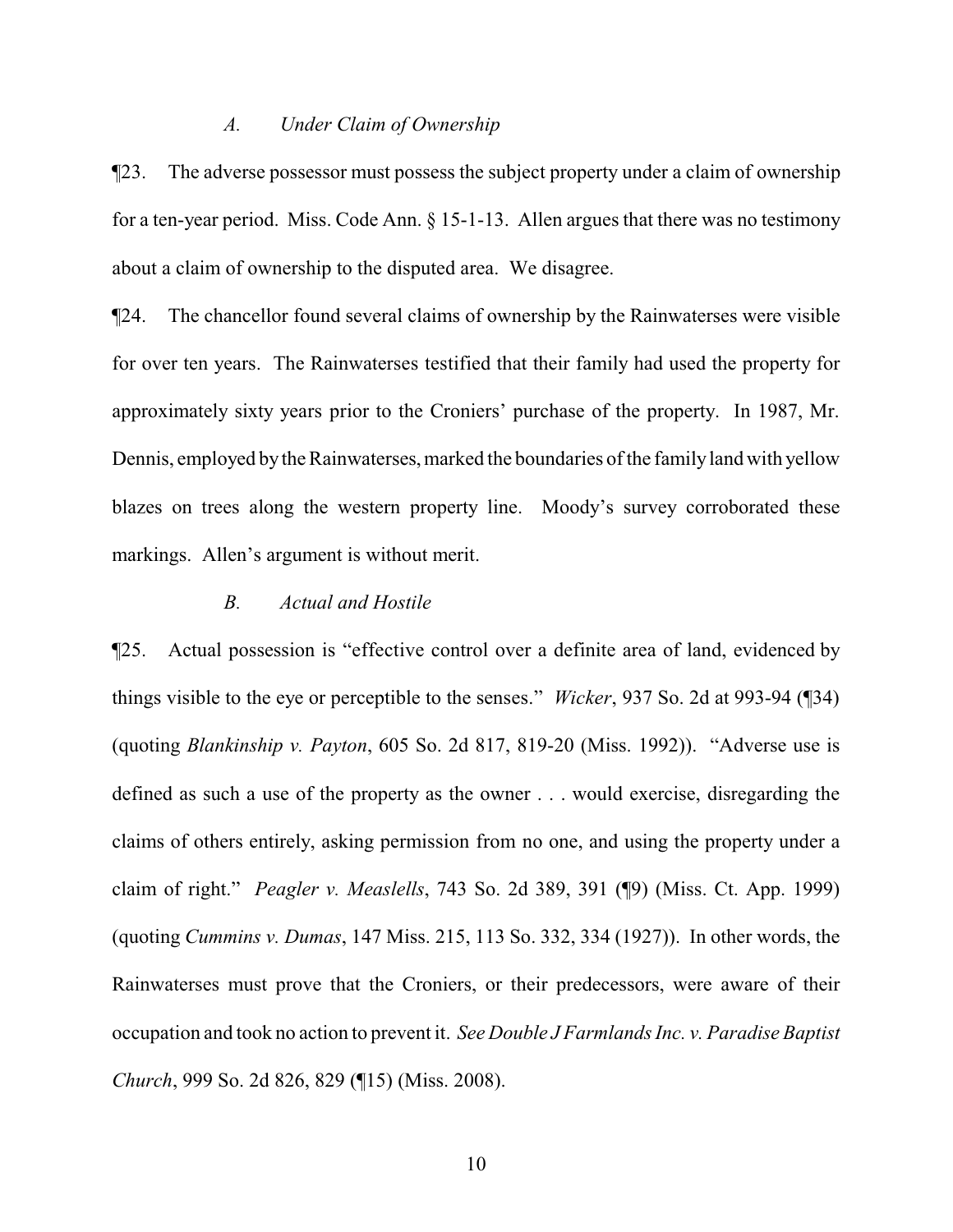¶26. Allen contends that the only testimony about visible use of the property is the Rainwaterses' harvesting turpentine decades ago and Mr. Dennis's flagging the property in 1987, which Allen claims are too "remote in time." The chancellor found, as in the first element, that the boundary markings were clear. Also, Allen had been told of them personally byAustin. Moreover, when Allen hired the Moodys to survey the land, Allen took Moody Jr. to the northwest and southwest corners of the property in dispute, where there were alternate boundary markers visible. This fact contradicts the dissent's allegation that the only evidence that established notice to Allen was Austin's testimony of the boundaries. Finally, Allen did not need to be aware of the occupation for the ten years; title ripened in the Rainwaterses when they completed ten years of adverse possession. Thus, the Rainwaterses' flagging of the property was not "too remote" in time. Allen's predecessors took no action to prevent the Rainwaterses' occupation. The evidence establishes this element.

## *C. Open, Notorious, and Visible*

¶27. Mere possession of the property is not sufficient; the possession must be open, notorious, and visible. *Wicker*, 937 So. 2d at 994 (¶35) (citing *Craft v. Thompson*, 405 So. 2d 128, 130 (Miss. 1981)). "[A]n adverse possessor 'must unfurl his flag on the land, and keep it flying, so that the (actual) owner may see, and if he will, that an enemy has invaded his domains, and planted the standard of conquest.'" *Blankinship*, 605 So. 2d at 820 (citation omitted). "[A]n important question is whether the claimant exercises the 'same character of control' that he would apply toward property that was actually his, and which he would not apply toward property that he did not own." *Wicker*, 937 So. 2d at 994 (¶37) (citations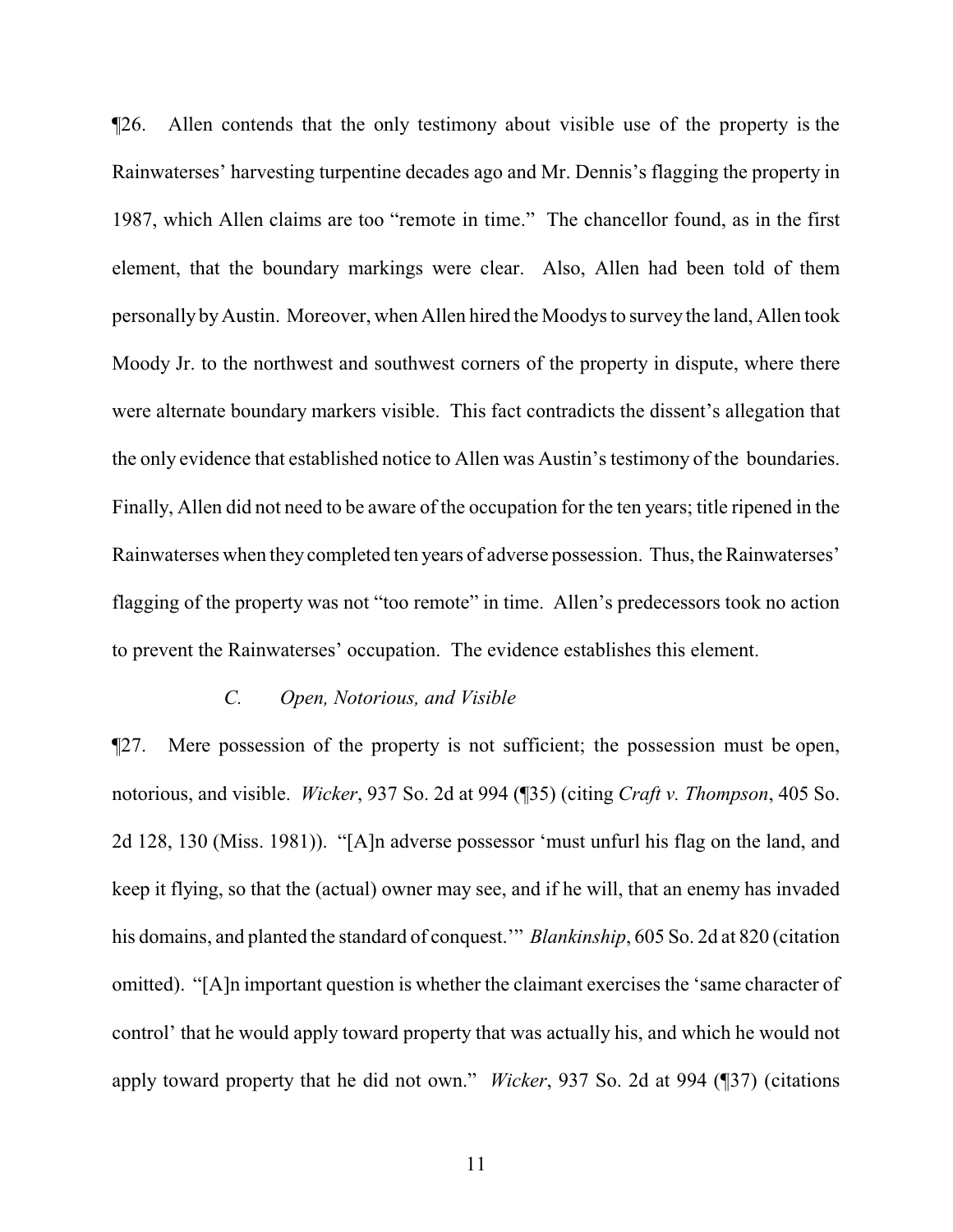omitted).

¶28. Allen claims that there was no evidence of open, notorious, and visible possession of the property such that he or the predecessors-in-title would know of it. However, the chancellor found several instances of such possession. Photographs, survey plats, and testimony show the painted blazes existed on timber on the northern and western boundaries of the Croniers' property, until they were removed. Moody Jr. testified that Allen took him to the corners claimed by the Rainwaterses; Allen thought they were the corners of his property, until he learned of a discrepancy in the deed. Further, the Croniers' predecessors had honored these boundaries.

¶29. Other possessive acts by the Rainwaterses over the years included marking corners, creating firebreaks, fencing borders, harvesting turpentine, leasing the property for hunting, and using the area's road to access other property. Additionally, the property was flagged by Mr. Dennis, controlled burns were performed, and cows grazed on the disputed property. We cannot accept the dissent's characterization of these activities as a few isolated events. The record shows that there was testimony, apparently accepted by the chancellor, that clearly established decades of open, obvious control of the disputed property. It was not the fact that there were remnants of "meandering" paint markings on trees or an old firebreak, but that this evidence supported the testimony of the Rainwaterses that this property had been in their family's possession for decades. The evidence is sufficient to establish this element.

### *D. Continuous and Uninterrupted for Ten Years*

¶30. Allen argues that the Rainwaterses failed to prove continual possession of the property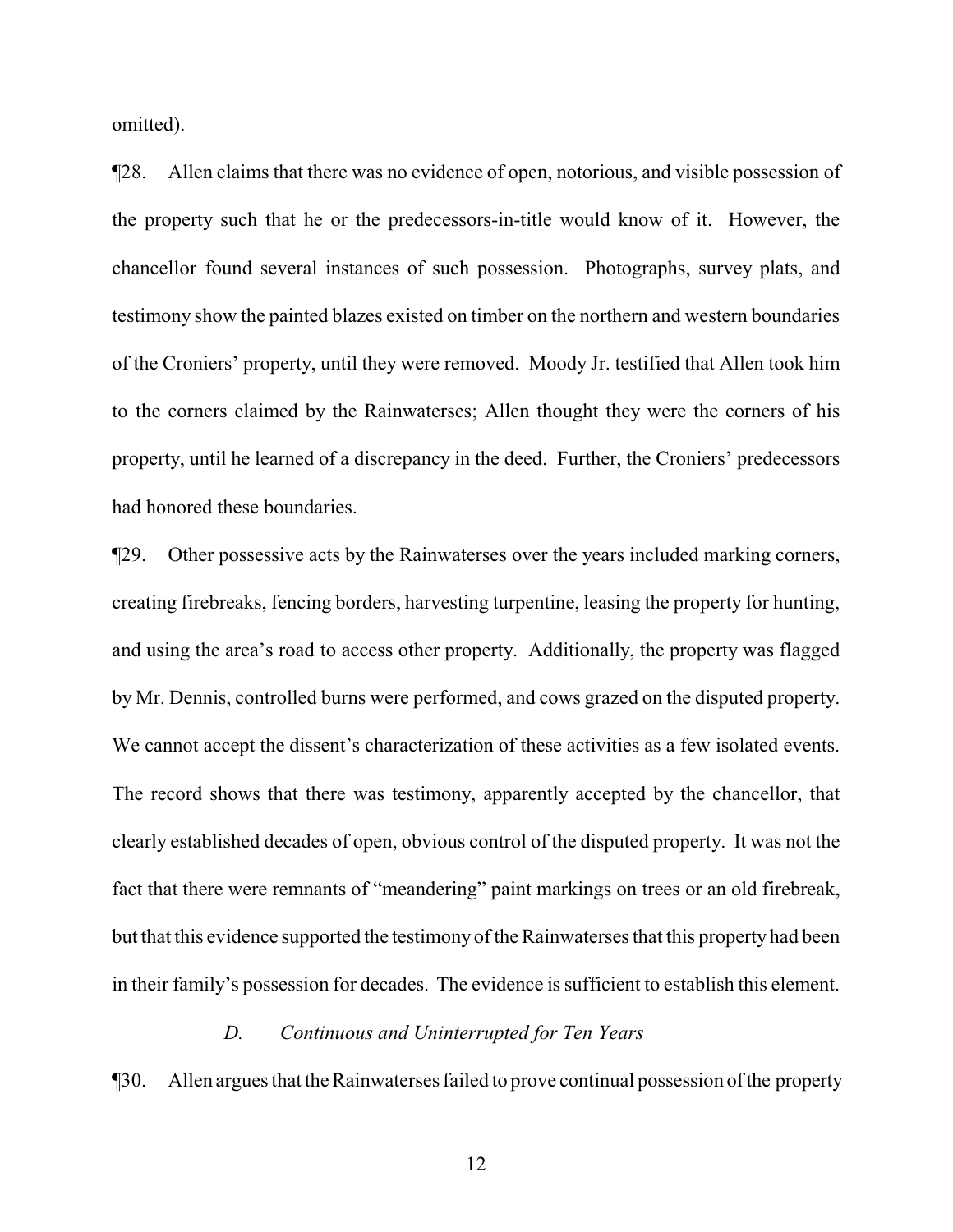for ten or more years, instead providing only "instances of intrusion" on the property. Additionally, Allen claims this element was not met because many of the Rainwaterses' possessory acts occurred fifty to sixty years ago, which were again too "remote in time." However, the Rainwaterses do not need to prove continuous uninterrupted possession for more than ten years. Instead, title ripened after ten years of continuous uninterrupted possession, after which the former property owner would have to prove adverse possession in his own favor to regain title. *See Lynn*, 802 So. 2d at 166 (¶10).

¶31. The chancellor found clear and convincing evidence the Rainwaterses possessed the disputed ten-acre parcel for a continuous period in excess of ten years, and we agree. The last time the painted boundary blazes on the trees were maintained was 1987, well over ten years ago. As stated above, the Rainwaterses have continuously used the western portion of the property to access other property they have owned since the 1940s, visiting the property a couple of times a year. Furthermore, there is no limit regarding remoteness of time; the continuous and uninterrupted use of the property over a period of ten or more years meets the statutory requirements.

### *E. Exclusive*

¶32. Exclusive possession is "an intention to possess and hold land to the exclusion of, and in opposition to, the claims of all others, and the claimant's conduct must afford an unequivocal indication that he is exercising dominion of a sole owner." *Wicker*, 937 So. 2d at 995 (¶40) (quoting *Rawls v. Parker*, 602 So. 2d 1164, 1169 (Miss. 1992)). Allen argues the Rainwaterses did not offer evidence as to the actual property lines at issue. He claims the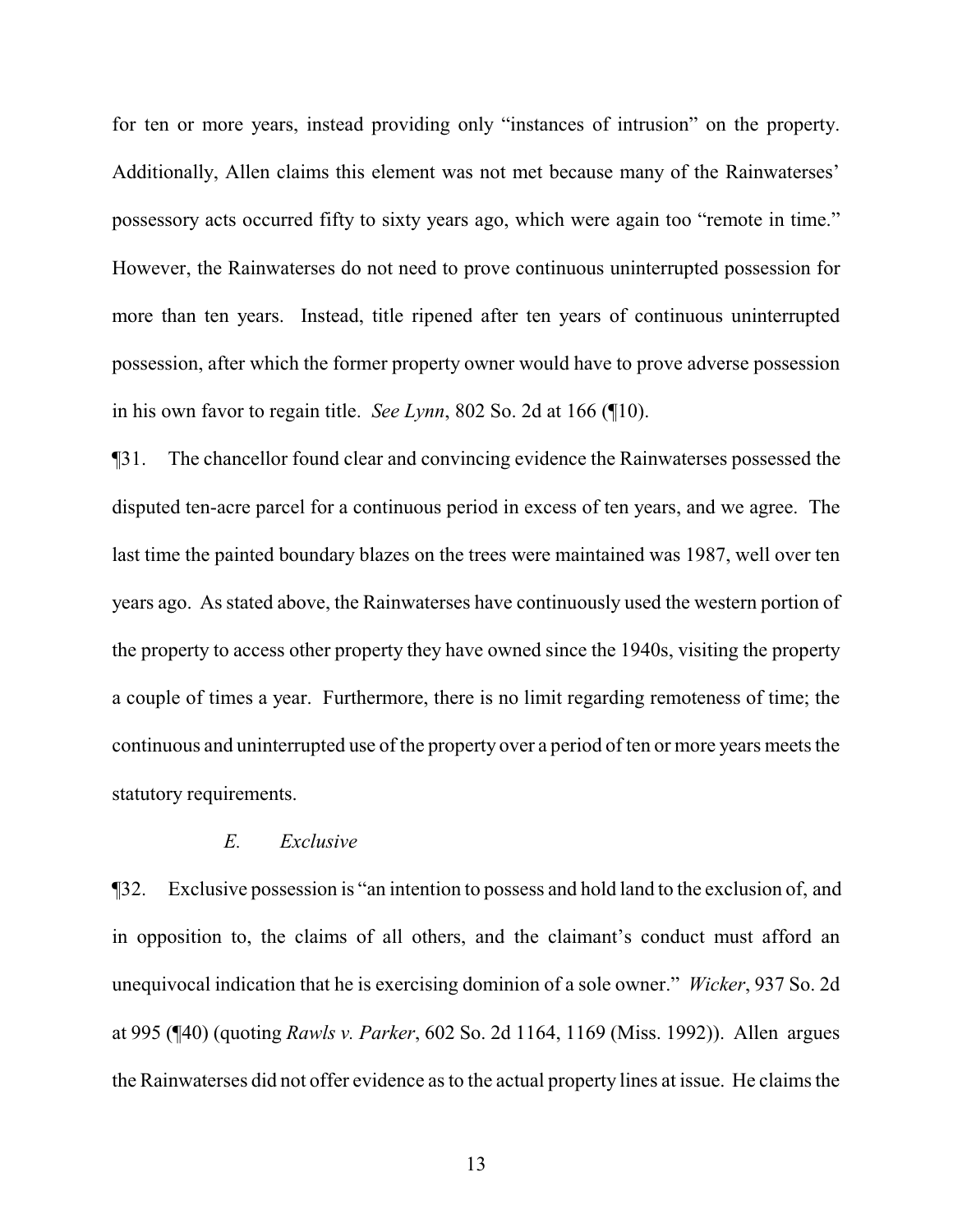rural property was overgrown; thus, the actual corners were difficult, if not impossible, to ascertain.

¶33. The chancellor found the Rainwaterses had exhibited actions showing dominion and control over the property at issue for decades, and we cannot say she erred. Testimony showed the Rainwaterses had maintained and marked the boundaries of the property since the 1940s by fences, yellow blazes, and firebreaks. Additionally, Austin testified that before Allen bought the property, he told Allen about the corner markers and boundaries. These markers were still visible when Moody performed the first survey, and were, in fact, pointed out by Allen, according to Moody. Allen's argument is without merit.

## *F. Peaceful*

¶34. Allen states the record is silent concerning peaceful use of the land before his ownership, but since then, he claims it has not been peaceful as he has built a fence on the property-description lines, which includes the disputed property, and added a gate to obstruct the road that leads to the Rainwaterses' other property. However, the chancellor found the testimony showed that the Rainwaterses peacefully used and possessed the disputed property for decades. Further, the Rainwaterses and Bang were peaceful neighbors for over ten years. It was only when Allen purchased the property that a boundary dispute ensued. We find the chancellor's findings proper.

### **II. Attorney Fees**

¶35. The chancellor ordered the Croniers to pay the Rainwaterses' attorney fees and court costs because the "actions of Allen in erecting a fence around the property were in clear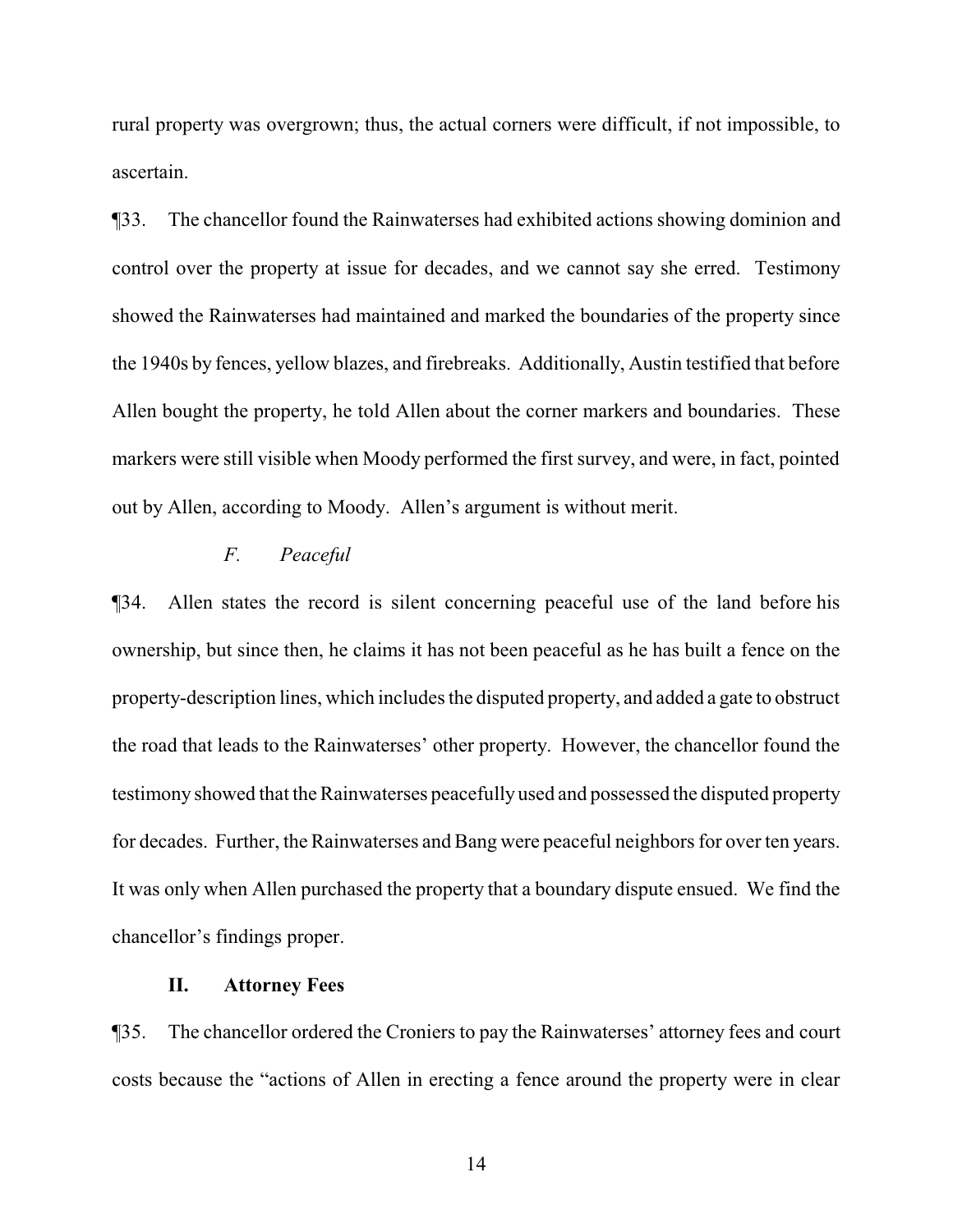disregard of the Rainwaterses' rights." Additionally, the chancellor stated that Allen "knew at the time he built the fence and conveyed the property to his minor granddaughter that there was a serious claim" to the disputed parcel.

¶36. At trial, the Rainwaterses submitted a statement for attorney fees of \$9,790.05, not including ten hours spent at trial. The chancellor added ten hours of fees to this figure, but deducted five hours, because she did not find in favor of the Rainwaterses' adversepossession claim for the southern portion of the property. Therefore, a total of \$10,790.05 in attorney fees was awarded to the Rainwaterses.

¶37. Allen argues that attorney fees are not allowed in the absence of contractual provisions, statutory authority, or an award of punitive damages.

¶38. Mississippi follows the American rule for awards of attorney fees. "[A]bsent some statutoryauthorityor contractual provision, attorneys'fees cannot be awarded unless punitive damages are also proper." *Fulton v. Miss. Farm Bureau Cas. Ins.*, 105 So. 3d 284, 287-88 (¶16) (Miss. 2012). Punitive damages are only proper when the plaintiff shows by clear and convincing evidence the defendant acted with actual malice. Miss. Code Ann. § 11-1-65 (Rev. 2014). "[T]he plaintiff must demonstrate a willful or malicious wrong, or the gross, reckless disregard for the rights of others." *Wise v. Valley Bank*, 861 So. 2d 1029, 1034 (¶15) (Miss. 2003).

¶39. Here, while there is no contractual provision, statutory authority, or specific award of punitive damages, the chancellor awarded attorney fees for the same reason the Rainwaterses requested punitive damages in their amended complaint (for the "Defendants' reckless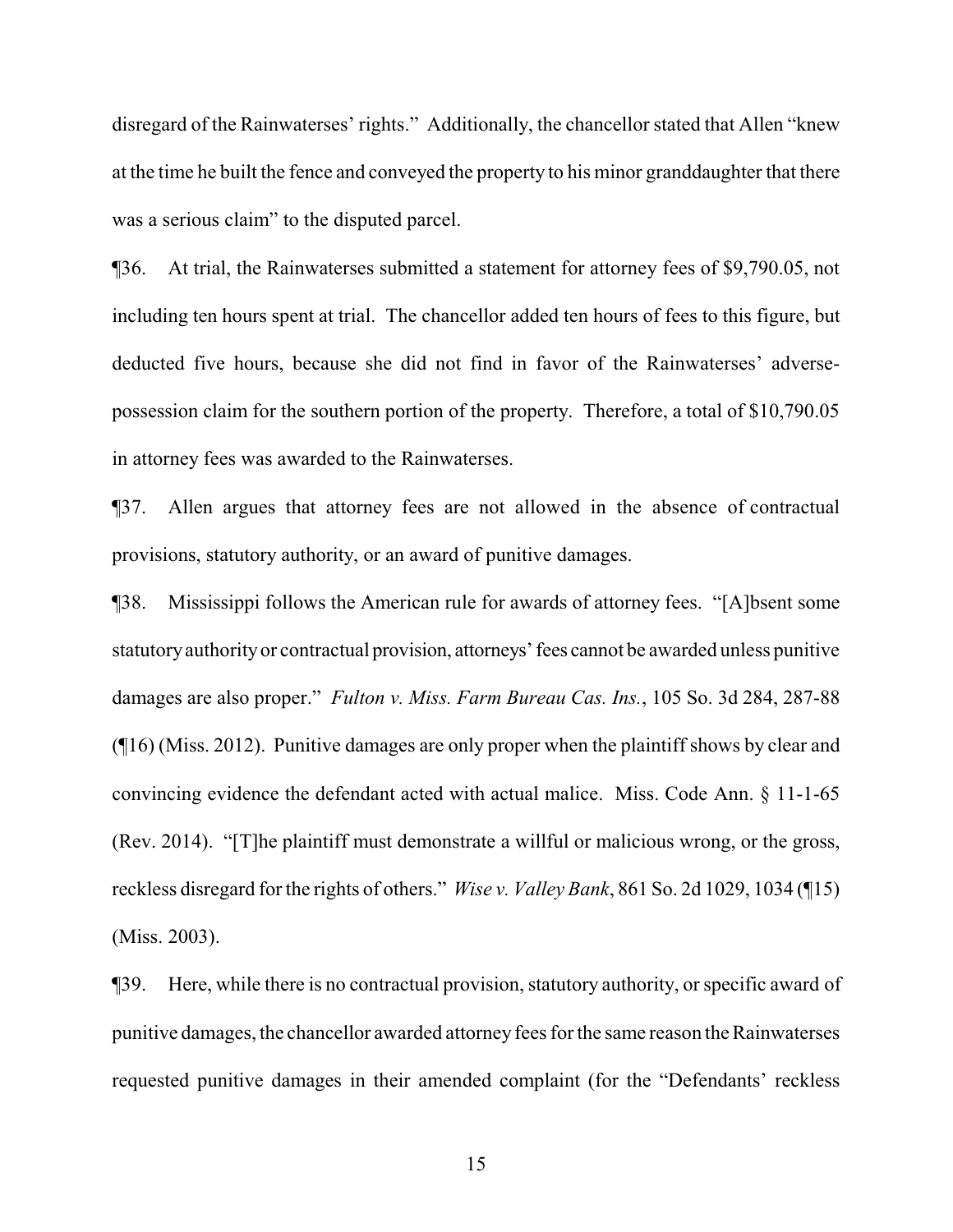disregard of the Plaintiffs' rights in this case"). The Mississippi Supreme Court has held that attorney fees may be awarded instead of punitive damages. *Pursue Energy Corp. v. Abernathy*, 77 So. 3d 1094, 1102 (¶26) (Miss. 2011) (citing *Aqua-Culture Tech. Ltd. v. Holly*, 677 So. 2d 171, 184 (Miss. 1996)). Here, the chancellor did not specify in her order that she was awarding attorney fees in lieu of punitive damages. However, as the trier of fact she could have found Allen acted with actual malice in removing boundary markers, and constructing gates and a fence. Accordingly, we reverse and remand for clarification of whether punitive damages were awarded in the form of attorney fees.

#### ¶40. **AFFIRMED IN PART; REVERSED AND REMANDED IN PART.**

# **LEE, C.J., IRVING AND GRIFFIS, P.JJ., CARLTON, FAIR, WILSON, GREENLEE AND WESTBROOKS, JJ., CONCUR. TINDELL, J., CONCURS IN PART AND DISSENTS IN PART WITH SEPARATE WRITTEN OPINION.**

#### **TINDELL, J., CONCURRING IN PART AND DISSENTING IN PART:**

¶41. While I concur with the majority opinion as it pertains to the award of attorney fees, on the issue of adverse possession, I must respectfully dissent. "Clear and convincing" is a high order of proof that requires even more proof than "overwhelming weight of the evidence." *Bailey v. Woodcock (In re C.B.)*, 574 So. 2d 1369, 1375 (Miss. 1990). To prevail upon an adverse-possession claim, one must prove each of its six required elements by this extraordinarily high standard of proof. *West v. Brewer*, 579 So. 2d 1261, 1262 (Miss. 1991). Here, the record lacks the indispensable, clear and convincing proof necessary for the Rainwaterses to prevail on their adverse-possession claim of the disputed property. To find otherwise, in my opinion, is manifestly wrong.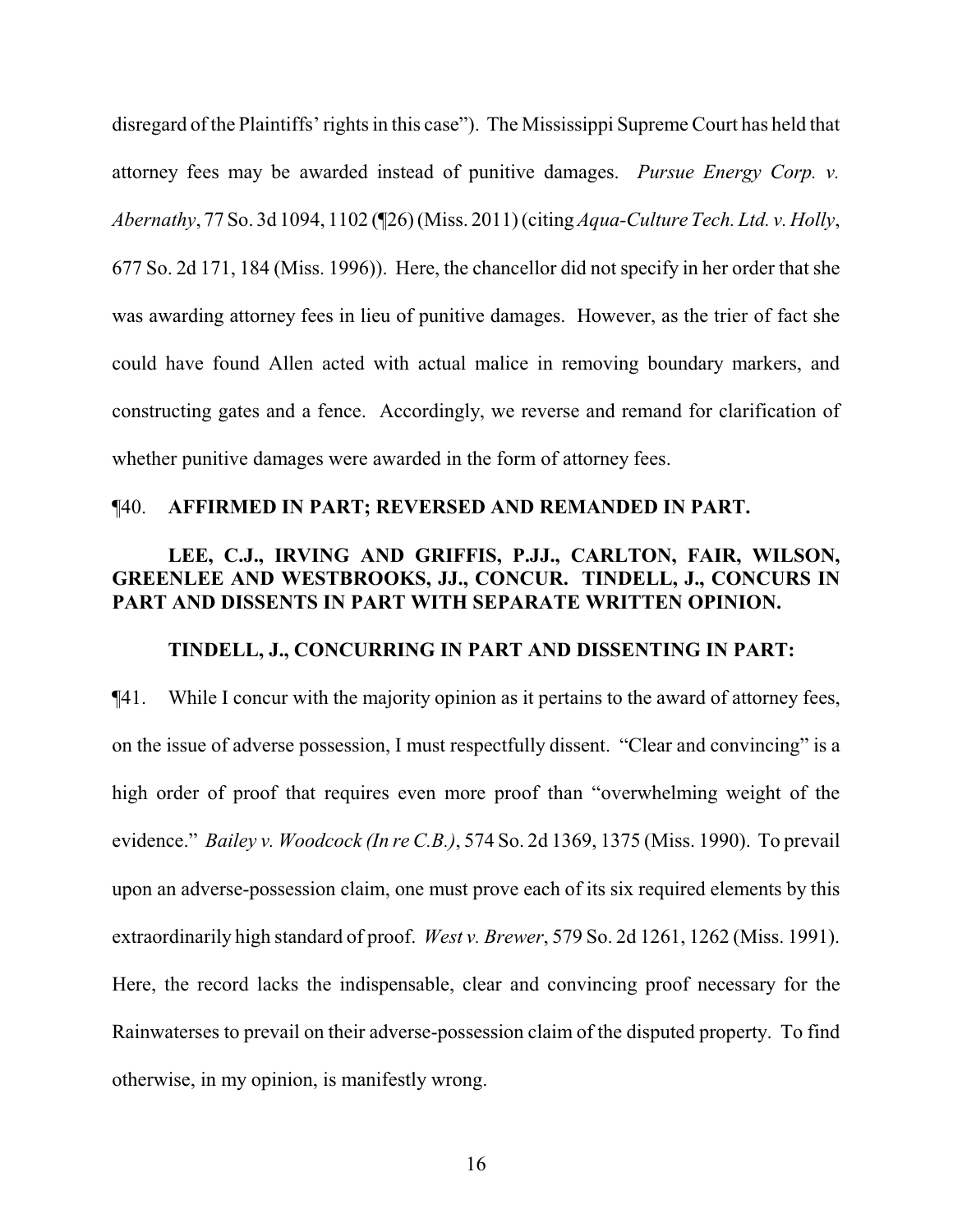¶42. "The ultimate question is whether the possessory acts relied upon by the would[-]be adverse possessor are sufficient enough to place the record title holder on notice that the lands are under an adverse claim of ownership." *Stringer v. Robinson*, 760 So. 2d 6, 10 (¶13) (Miss. Ct. App. 1999). The Rainwaterses' possessory acts, as testified to by Austin, consisted of his father harvesting turpentine on the disputed parcel in the 1950s, hiring someone to mark their boundaries with yellow paint in 1987, and leasing the disputed land to a hunting club. However, there was no evidence as to exactly how many years the turpentine was harvested, if the record title holder was ever made aware of the yellow blaze (and even if he was aware of the yellow blaze, did he know it was there to identify a boundary), and if the hunting club ever actually hunted on the disputed property. The only evidence that establishes notice to the record title holder is Austin's testimony that he told Allen about the purported boundary lines within the last ten years. These acts simply are not enough to meet the clear and convincing standard required to establish actual and hostile possession by the Rainwaterses of the disputed property.<sup>8</sup>

¶43. An adverse possessor must "fly his flag over the lands" of the documented owner. *O'Neal v. Blalock*, 220 So. 3d 234, 240 (¶14) (Miss. Ct. App. 2017); *Hill v. Johnson,* 27 So. 3d 426, 431 (¶19) (Miss. Ct. App. 2009). Mississippi caselaw has repeatedly recognized that the mere presence of a fence, without more, has never been sufficient to sustain a claim of adverse possession. *See Double J Farmlands Inc. v. Paradise Baptist Church*, 999 So. 2d

<sup>&</sup>lt;sup>8</sup> Austin testified that they routinely used a road on the disputed property to access the adjoining property. Even if this Court were to reverse the chancellor's finding of adverse possession, the Rainwaterses could pursue a claim for a prescriptive easement as to the road.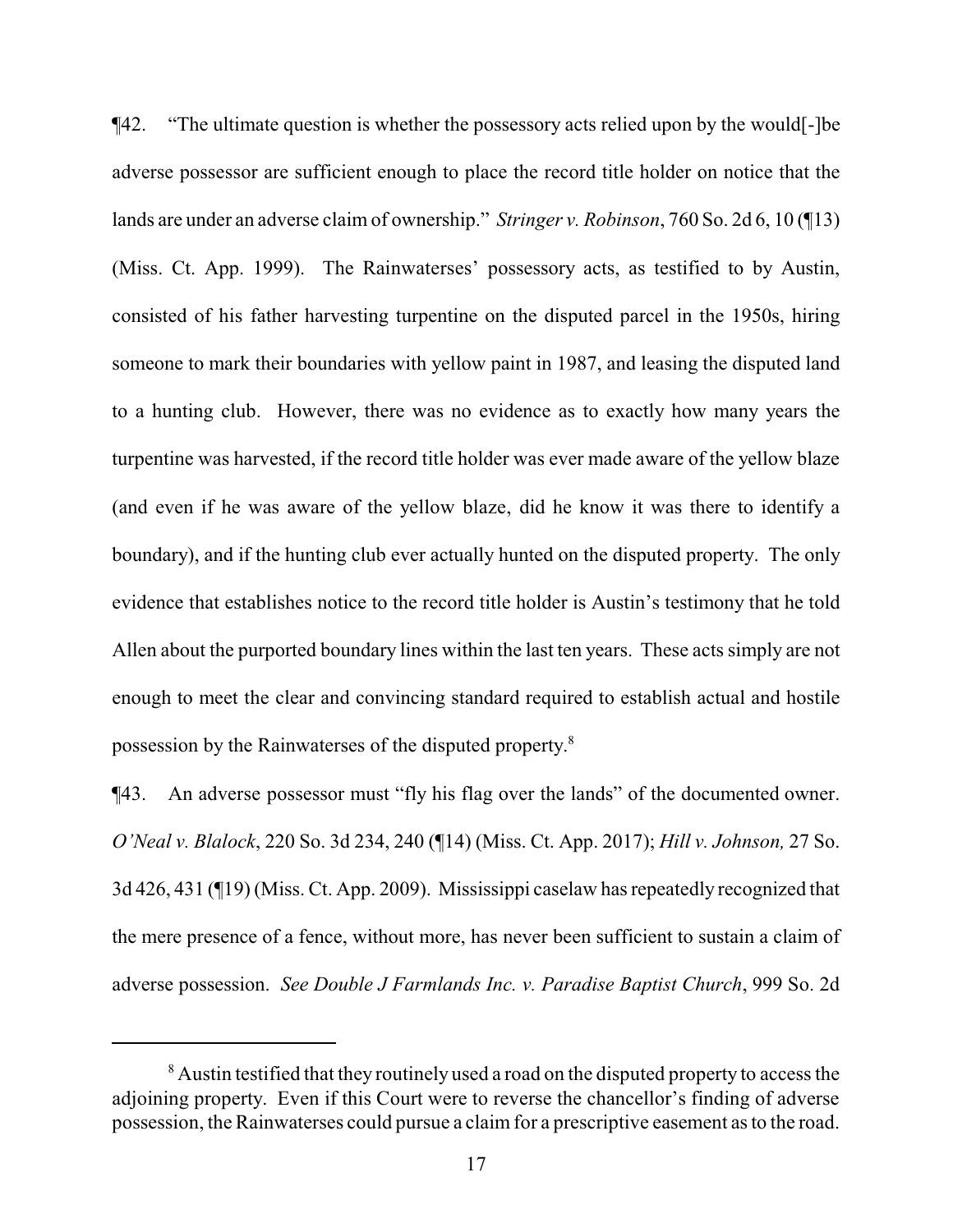826, 829 (¶15) (Miss. 2008); *Davis v. Clement*, 468 So. 2d 58, 63 (Miss. 1985); *Harmon v. Buckwalter*, 233 Miss. 761, 763-66, 102 So. 2d 895, 896-98 (1958); *Snowden & McSweeny Co. v. Hanley*, 195 Miss. 682, 686-88, 16 So. 2d 24, 25-26 (1943). Here, the Rainwaterses do not even have a fence. Instead, they assert the boundaries were established by the following: a single tree blazed with some yellow paint and three-fourth-inch pipe at one purported corner; some painted markings "meandering" along the ground in an overgrown section of the property that purported to be the property line; a single fence post in another purported corner; and an old fire lane meandering through another overgrown area along the other purported property line.<sup>9</sup> To give weight to the aforementioned evidence over the clear wording of a deed's legal description would be a giant step away from the "clear and convincing" standard and the "open, notorious, and visible" element required in adversepossession caselaw.

¶44. To illustrate the evidence needed, an adequate showing of adverse possession was made in *Scott v. Anderson-Tully Co.*, 154 So. 3d 910, 916 (¶16) (Miss. Ct. App. 2015), where the would-be adverse possessor "distinctly" painted the borders and wire fence of a disputed property. The supporting evidence in *Scott* was stronger than in this case and included the following: the fence line was repeatedly painted and was done in such a manner that it was easily recognizable; testimony was presented that the community itself recognized the property line; the timber (not just sap from the tree) had been harvested on at least three

<sup>&</sup>lt;sup>9</sup> Austin also testified that his father had done some controlled burns on the disputed property and that cows had grazed there. If the area was unfenced, as Austin testified, it is to be expected that such activities would spread across the legal property boundaries.